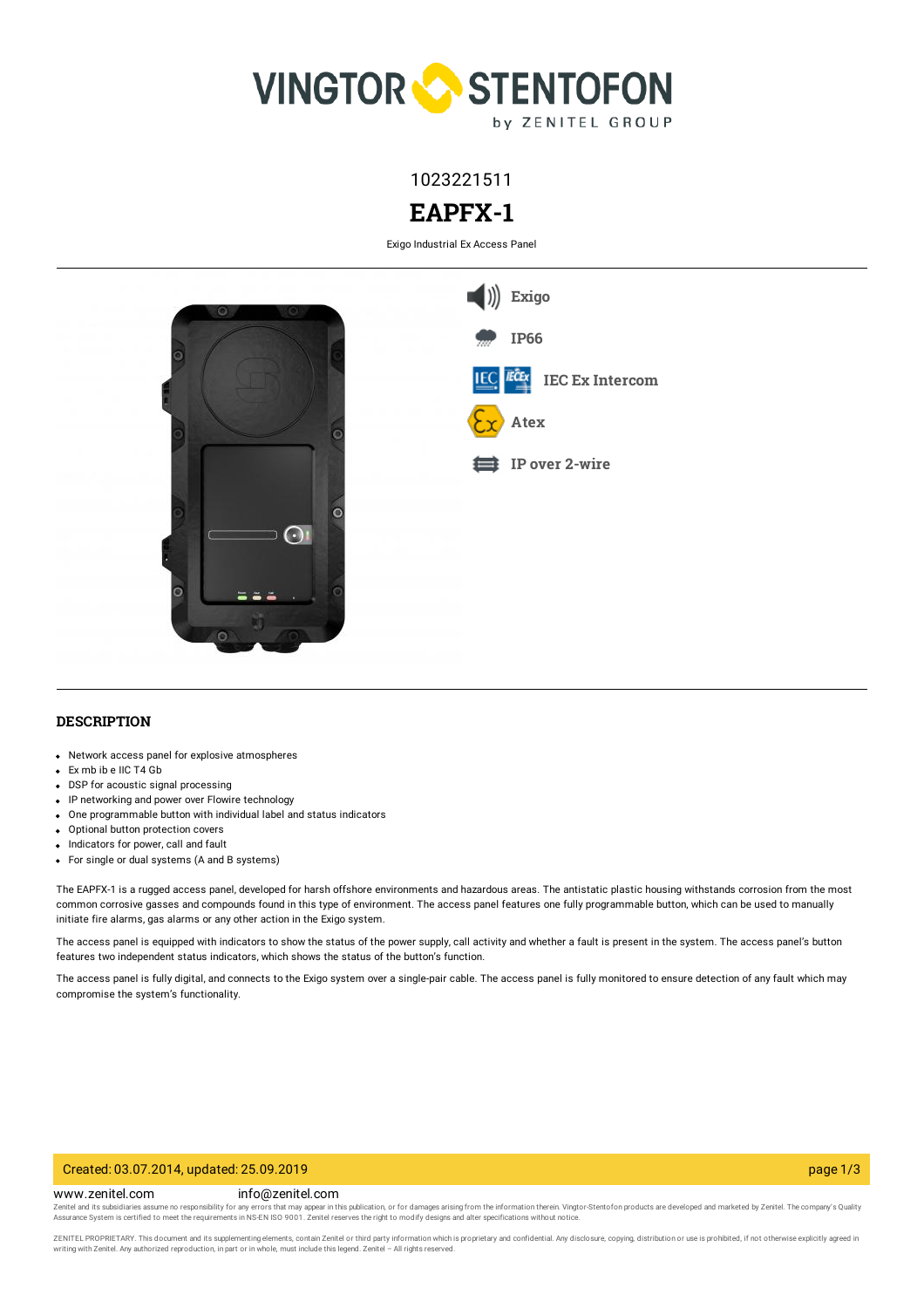### **SPECIFICATIONS**

| <b>ORDER NUMBER</b>      | <b>TYPE</b>                                                                                                                         | <b>DESCRIPTION</b>                                                              | <b>SHIP WEIGHT</b> |
|--------------------------|-------------------------------------------------------------------------------------------------------------------------------------|---------------------------------------------------------------------------------|--------------------|
| 1023221511               | EAPFX-1                                                                                                                             | Exigo Industrial Ex Access Panel, 1 Button, Flowire                             | $3.4$ kg           |
| Accessories              |                                                                                                                                     |                                                                                 |                    |
| 1023533511               | EMMAX-1H                                                                                                                            | Exigo Handheld Industrial Ex Microphone, 1 Button, IP66                         | $0.2$ kg           |
| <b>AK5850HS</b>          |                                                                                                                                     | A-Kabel Twincom Headband Headset ATEX                                           | $0.4$ kg           |
| 1008140225               | TAX-2B                                                                                                                              | Ex-Approved Cable for Headset with PTT Button                                   | $0.4$ kg           |
| 1008150030               | TAX-3                                                                                                                               | Ex-Approved Handset with PTT, unterminated                                      | $0.3$ kg           |
| 2990102120               |                                                                                                                                     | Powerbox PSU, 24V DC, 120W Flowire EX 120                                       | $1.2$ kg           |
| <b>MECHANICAL</b>        |                                                                                                                                     |                                                                                 |                    |
| Dimensions (HxWxD):      | 345 x 178 x 101 mm                                                                                                                  |                                                                                 |                    |
| Weight:                  | $3.4$ kg                                                                                                                            |                                                                                 |                    |
| Mounting:                | On-wall                                                                                                                             |                                                                                 |                    |
| Color:                   | <b>Black</b>                                                                                                                        |                                                                                 |                    |
| Cable entry:             | Flowire: 2 x Cable glands for 7-20 mm cable Microphone: 1 x Cable gland for 5-10 mm cable I/O: 1 x Cable gland<br>for 7-20 mm cable |                                                                                 |                    |
| <b>ENVIRONMENTAL</b>     |                                                                                                                                     |                                                                                 |                    |
| Operating temperature:   | -20 $^{\circ}$ C to +60 $^{\circ}$ C                                                                                                |                                                                                 |                    |
| Operating humidity:      | 10% to 95% (non-condensing)                                                                                                         |                                                                                 |                    |
| Storage temperature:     | -40°C to +70°C                                                                                                                      |                                                                                 |                    |
| Storage humidity:        | 10% to 95% (non-condensing)                                                                                                         |                                                                                 |                    |
| IP rating:               | IP-66                                                                                                                               |                                                                                 |                    |
| IK rating:               | 7J @-20°C                                                                                                                           |                                                                                 |                    |
| <b>ELECTRICAL</b>        |                                                                                                                                     |                                                                                 |                    |
| Nominal voltage:         |                                                                                                                                     | $VNOM = 18 VDC VMIN = 5 VDC VMAX = 24 VDC$                                      |                    |
| Power consumption:       | $PNOM \leq 3 W$ (idle) $PMAX = 8 W$                                                                                                 |                                                                                 |                    |
| <b>NETWORK</b>           |                                                                                                                                     |                                                                                 |                    |
| Flowire                  | 2 x Power line communication                                                                                                        |                                                                                 |                    |
| <b>CERTIFICATIONS</b>    |                                                                                                                                     |                                                                                 |                    |
| Immunity                 |                                                                                                                                     | EN 60945, EN 50130-4, EN 61000-6-1, EN 61000-6-2, EN 55103-2, FCC-47 part 15B   |                    |
| Emission                 | EN 60945, EN 50130-4, EN 61000-6-3, EN 61000-6-4, EN 55103-1, FCC-47 part 15B                                                       |                                                                                 |                    |
| CENELEC safety standards |                                                                                                                                     | EN 60079-0: 2012, EN 60079-7: 2007, EN 60079-11: 2012,EN 60079-18: 2009         |                    |
| IEC safety standards     |                                                                                                                                     | IEC 60079-0: 2011, IEC 60079-7: 2006-07, IEC 60079-11: 2011, IEC 60079-18: 2009 |                    |
| Marking                  |                                                                                                                                     | II 2(2) G Ex e ib mb [ib] IIC T4 Gb -20°C $\leq$ Ta $\leq$ +60°C                |                    |

# Created: 03.07.2014, updated: 25.09.2019 page 2/3

www.zenitel.com info@zenitel.com

Zenitel and its subsidiaries assume no responsibility for any errors that may appear in this publication, or for damages arising from the information therein. Vingtor-Stentofon products are developed and marketed by Zenite

ZENITEL PROPRIETARY. This document and its supplementing elements, contain Zenitel or third party information which is proprietary and confidential. Any disclosure, copying, distribution or use is prohibited, if not otherw